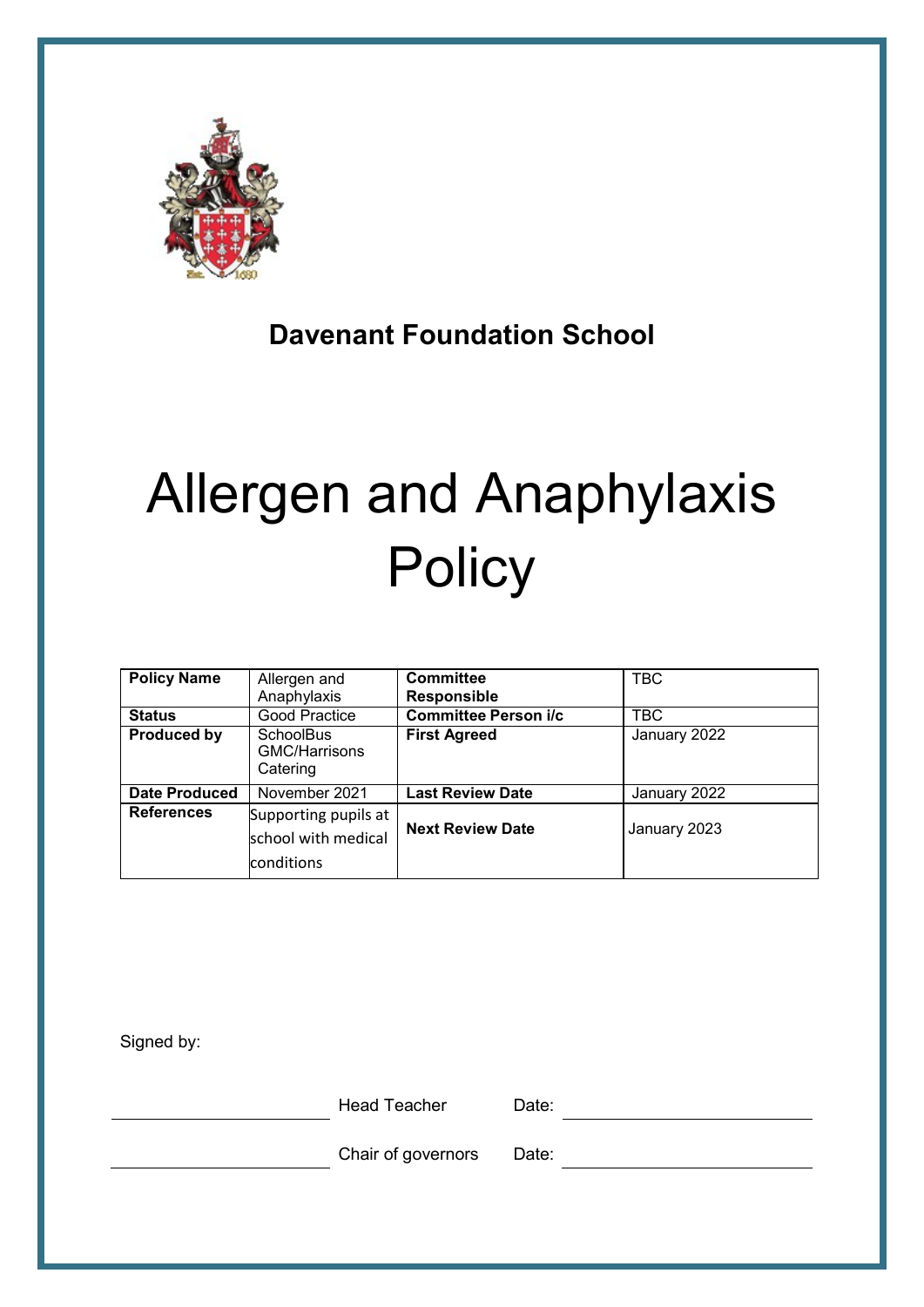## **Contents:**

#### [Statement of intent](#page-2-0)

- 1. [Legal framework](#page-3-0)
- 2. [Definitions](#page-3-1)
- 3. [Roles and responsibilities](#page-4-0)
- 4. [Food allergies](#page-8-0)
- 5. [Food allergen labelling](#page-9-0)
- 6. [Animal allergies](#page-11-0)
- 7. [Seasonal allergies](#page-11-1)
- 8. [Adrenaline auto-injectors \(AAIs\)](#page-12-0)
- 9. [Access to spare AAIs](#page-13-0)
- 10. [Medical attention and required support](#page-14-0)
- 11. [Staff training](#page-15-0)
- 12. [In the event of a mild-moderate allergic reaction](#page-15-1)
- 13. [In the event of anaphylaxis](#page-16-0)
- 14. [Monitoring and review](#page-18-0)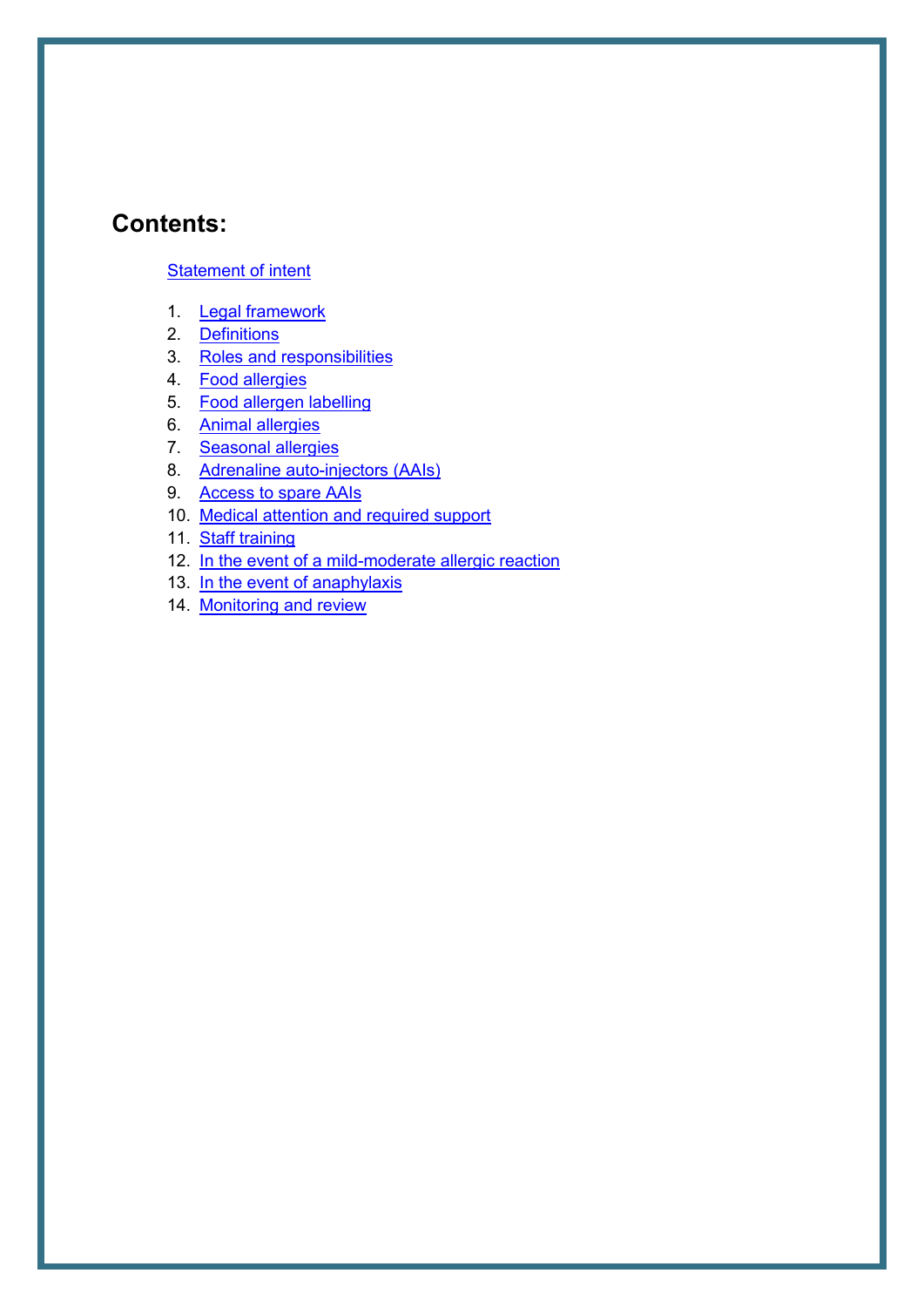## <span id="page-2-0"></span>**Statement of intent**

**Davenant Foundation School** strives to ensure the safety and wellbeing of all members of the school community. For this reason, this policy is to be adhered to by all staff members, parents and pupils, with the intention of minimising the risk of anaphylaxis occurring whilst at school.

In order to effectively implement this policy and ensure the necessary control measures are in place, parents are responsible for working alongside the school in identifying allergens and potential risks, in order to ensure the health and safety of their children.

The school does not guarantee a completely allergen-free environment; however, this policy will be utilised to minimise the risk of exposure to allergens, encourage self-responsibility, and plan for an effective response to possible emergencies.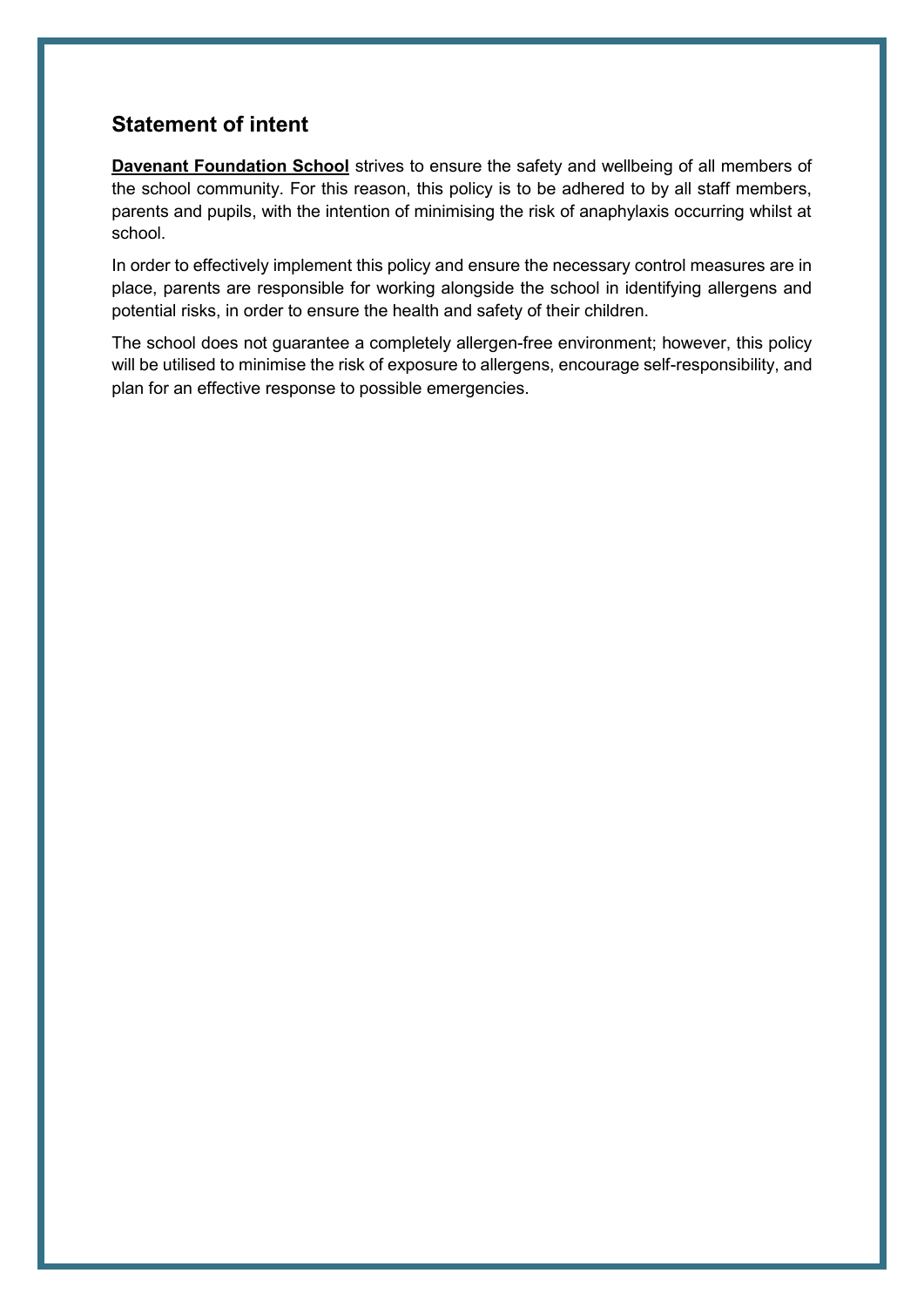## <span id="page-3-0"></span>**1. Legal framework**

This policy has due regard to all relevant legislation and guidance including, but not limited to, the following:

- Children and Families Act 2014
- The Human Medicines (Amendment) Regulations 2017
- The Food Information Regulations 2014
- The Food Information (Amendment) (England) Regulations 2019 (Natasha's Law)
- Department of Health (2017) 'Guidance on the use of adrenaline auto-injectors in schools'
- DfE (2015) 'Supporting pupils at school with medical conditions'
- DfE (2021) 'Allergy guidance for schools'

This policy will be implemented in conjunction with the following school policies and documents:

- Health and Safety Policy
- Whole-School Food Policy
- Administering Medication Procedures
- Supporting Pupils with Medical Conditions Policy
- Educational Visits and School Trips Policy
- Allergen and Anaphylaxis (student IHP)
- Register of AAIs
- AAI Record
- Nut-Aware Policy

## <span id="page-3-1"></span>**2. Definitions**

For the purpose of this policy:

**Allergy** – is a condition in which the body has an exaggerated response to a substance. This is also known as hypersensitivity.

**Allergen** – is a normally harmless substance that triggers an allergic reaction for a susceptible person.

**Allergic reaction** – is the body's reaction to an allergen and can be identified by, but not limited to, the following symptoms:

- Hives
- Generalised flushing of the skin
- $\bullet$  Itching and tingling of the skin
- Tingling in and around the mouth
- Burning sensation in the mouth
- Swelling of the throat, mouth or face
- Feeling wheezy
- Abdominal pain
- Rising anxiety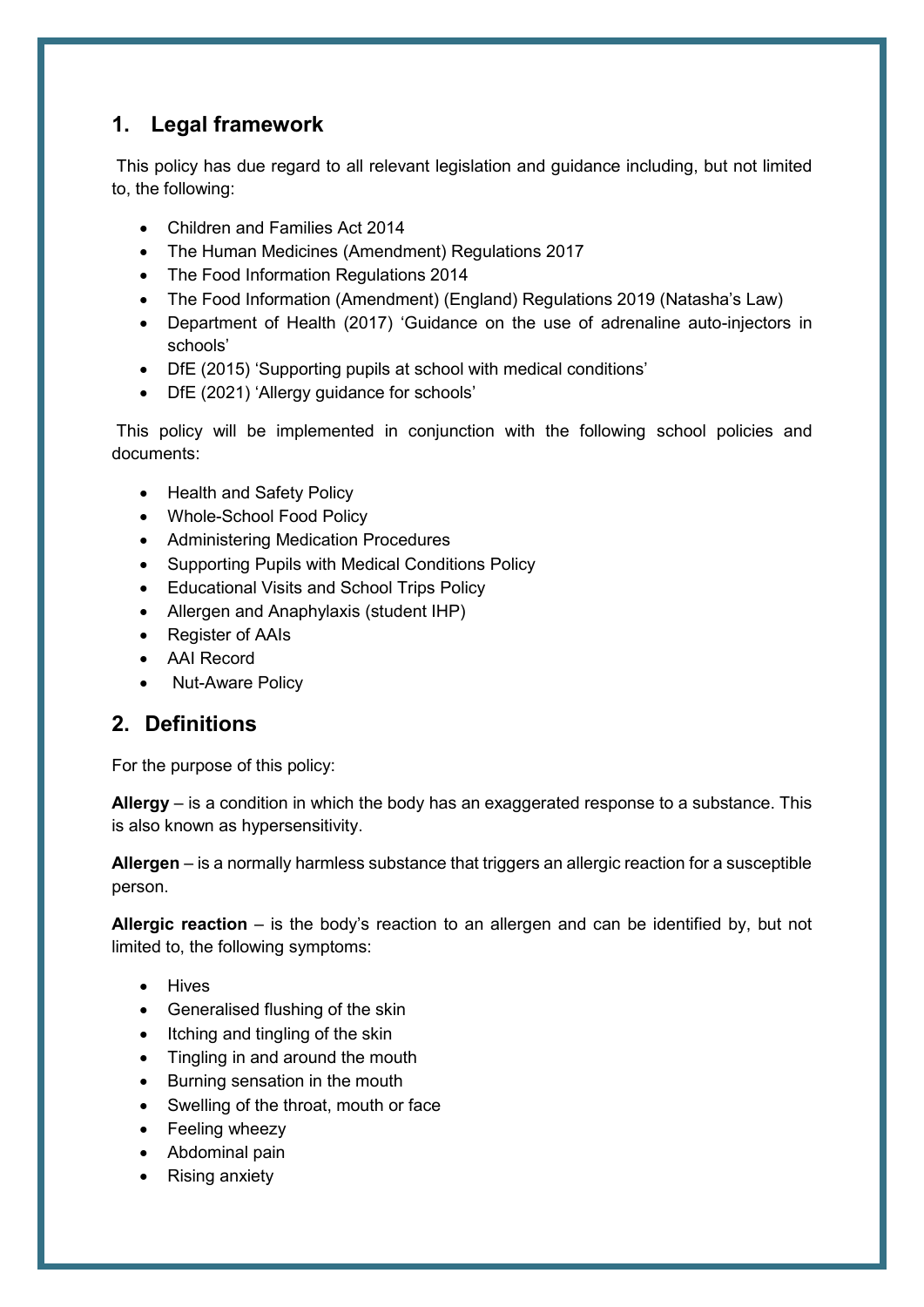- Nausea and vomiting
- Alterations in heart rate
- Feeling of weakness

**Anaphylaxis** – is also referred to as anaphylactic shock, which is a sudden, severe and potentially life-threatening allergic reaction. This kind of reaction may include the following symptoms:

- Difficulty breathing
- Feeling faint
- Reduced level of consciousness
- Lips turning blue
- Collapsing
- Becoming unresponsive

## <span id="page-4-0"></span>**3. Roles and responsibilities**

The **Governing Board** is responsible for:

- Ensuring that arrangements are in place to support pupils and staff with allergies and who are at risk of anaphylaxis and that these arrangements are sufficient to meet statutory responsibilities.
- Ensuring that policies, plans, systems and procedures are implemented to minimise the risks of pupils and staff suffering allergic reactions or anaphylaxis at school.
- Ensuring that the school's approach to allergies and anaphylaxis focusses on, and accounts for, the needs of each individual pupil or staff member.
- Ensuring that the school's arrangements give parents, staff and pupils confidence in the school's ability to minimise susceptible pupils' and staff contact with allergens, and to effectively support pupils and staff should an allergic reaction or anaphylaxis occur.
- Ensuring that staff are properly trained to provide the support that pupils and staff need, and that they receive allergy and anaphylaxis training at least annually.
- Monitoring the effectiveness of this policy and reviewing it on an annual basis, and after any incident where a pupil or staff member experiences an allergic reaction.

The **Head Teacher** is responsible for:

- The development, implementation and monitoring of the Allergen and Anaphylaxis Policy.
- Ensuring that parents are informed of their responsibilities in relation to their child's allergies.
- Ensuring that all school trips are planned in accordance with the Educational Visits and School Trips Policy, taking into account any potential risks the activities involved pose to pupils with known allergies.
- Ensuring that the Whole-School Food Policy and the associated protocols are effectively implemented, including those in relation to labelling foods that "May contain" one or more of the 14 common food allergens, e.g. nuts. Please note: Nuts are not used in the kitchen but some products used could have a "May Contain "warning for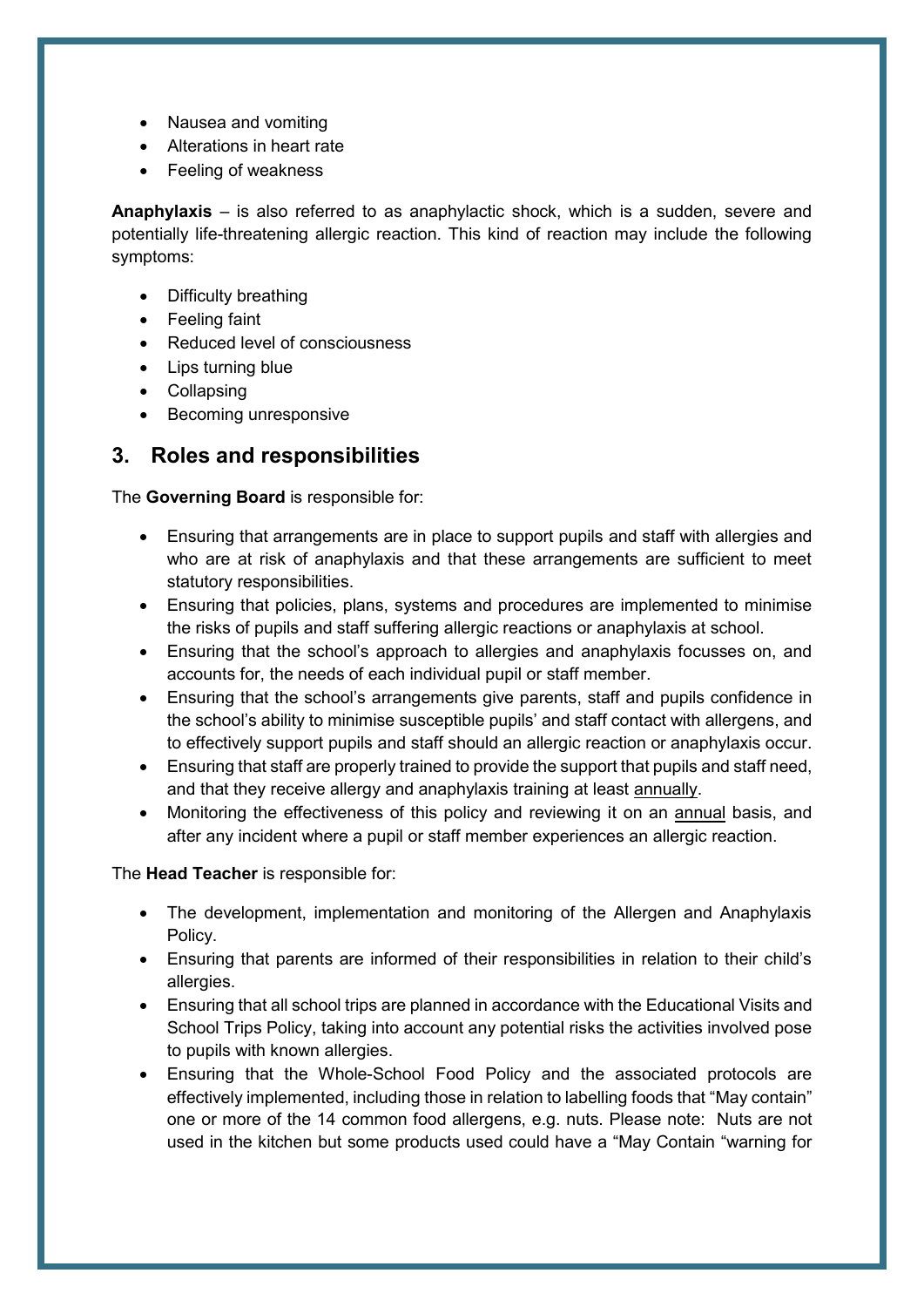any of the 14 common food allergens and Company policy is that this is recorded as the food does contain the allergen

- Ensuring that all relevant risk assessments, e.g. to do with food preparation, have been carried out and controls to mitigate risks are implemented.
- Ensuring that all designated first aiders are trained in the use of adrenaline autoinjectors (AAIs) and the management of anaphylaxis.
- Ensuring that all staff members are provided with information regarding anaphylaxis, as well as the necessary precautions and action to take.
- Ensuring that catering staff are aware of, and act in accordance with, the school's policies regarding food and hygiene, including this policy.
- Ensuring that the catering manager or head cook are aware of any pupils' allergies which may affect the school meals provided. (This can only relate to informing the above staff – catering staff cannot be responsible for simply recognising pupils with allergies when they present at the counter. The pupil must identify themselves to the catering staff when they present at the counter.)
- Encouraging pupils or staff with a food allergy or intolerance meet with the Catering Manager to discuss their food allergies and how the process of serving them with food operates before they are served with food for the first time. They should be encouraged to ask about food allergens each time they are served so as to build their confidence in managing the problem in all situations both at school and outside school.

#### The **Medical Welfare Officer** is responsible for:

- Ensuring that there are effective processes in place for medical information to be regularly updated and disseminated to relevant staff members, including supply and temporary staff.
- Seeking up-to-date medical information about each pupil and staff via a medical form sent to parents, including information regarding any allergies.
- Contacting parents for required medical documentation regarding a child's allergy.
- Ensuring that the necessary staff members are informed about pupils' allergies.
- Understanding the action to take and processes to follow in the event of a pupil or staff member going into anaphylactic shock, and ensuring that this information is passed onto staff members.
- **All staff members** are responsible for:
- Acting in accordance with the school's policies and procedures at all times.
- Attending relevant training regarding allergens and anaphylaxis.
- Being familiar with and implementing pupils' individual healthcare plans (IHPs) as appropriate.
- Responding immediately and appropriately in the event of a medical emergency.
- Reinforcing effective hygiene practices, including those in relation to the management of food.
- Promoting hand washing before and after eating.
- Ensuring that pupils do not share food and drink in order to prevent accidental contact with a food allergen.
- Ensuring that any necessary medication is out of the reach of pupils but still easily accessible to staff members.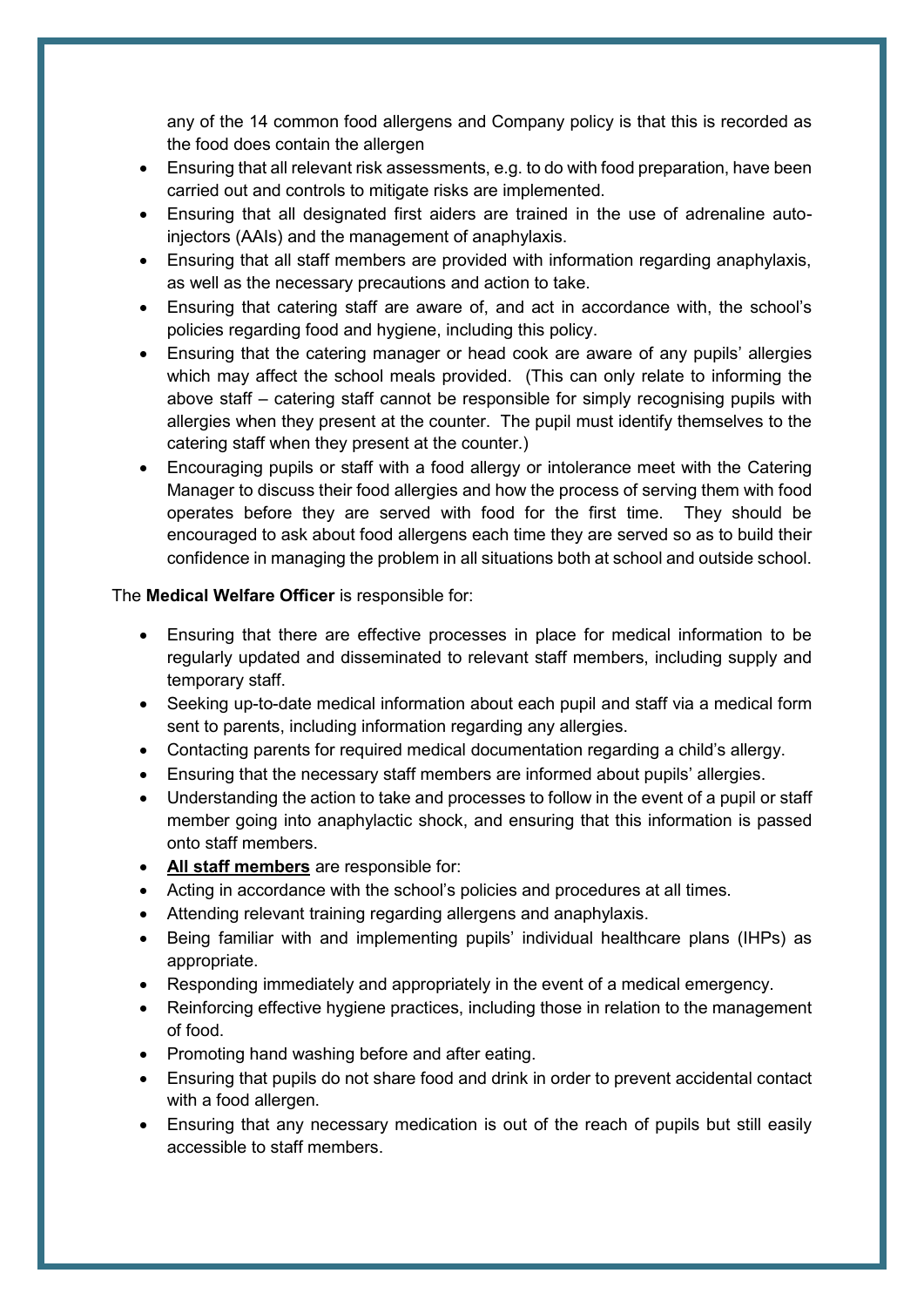Liaising with the Medical Welfare Officer and pupils' parents to ensure the necessary control measures are in place.

#### The **Catering Manager** is responsible for:

- Producing and maintaining an Ingredient List for every food item produced in the kitchen, storing the lists in the Ingredient List Folder and using the information to answer all food allergy enquiries from pupils and staff.
- Ensuring catering staff are informed and understand about the potentially life threatening risks to those customers who suffer from food allergies or food intolerances
- Ensuring that catering staff refer all pupil or staff requests for information about the ingredients of food on display to catering manager
- Ensuring that accurate information is given orally to the pupil or staff by the Catering Manager after referring to the Ingredient List so that the pupil or staff member can make an informed choice
- Ensuring that any food item classed as PPDS is correctly labelled
- Reporting any non-conforming food labelling on incoming products to the supplier and their line manager, where necessary.
- Ensuring the practices of kitchen staff comply with food allergen legal requirements and that training is regularly reviewed and updated.
- Recording incidents of non-conformity, either in allergen labelling, use of ingredients or safe staff practice, in an allergen incident log.
- Acting on entries to the allergen incident log and ensuring the risks of recurrence are minimised.

#### **Kitchen staff** are responsible for:

- Understanding about the potentially life-threatening risks to those customers who suffer from food allergies or food intolerances
- Ensuring they follow the processes and procedures in which they have been trained and instructed in relation to food handling, food production food allergies and food labelling
- Ensuring that they refer all pupil or staff requests for information about the ingredients and the presence of any food allergens in the food items on display to Catering Manager who will then give the information to the pupil or staff member after referring to the Ingredient List
- Ensuring they do not give any advice on food allergy management to the pupil/staff member or recommend that they choose certain foods

**All parents** are responsible for:

- Notifying the Medical Welfare Officer of the following information:
	- $-$  Their child's allergens
	- $-$  The nature of the allergic reaction
	- What medication to administer
	- Specified control measures and what can be done to prevent the occurrence of an allergic reaction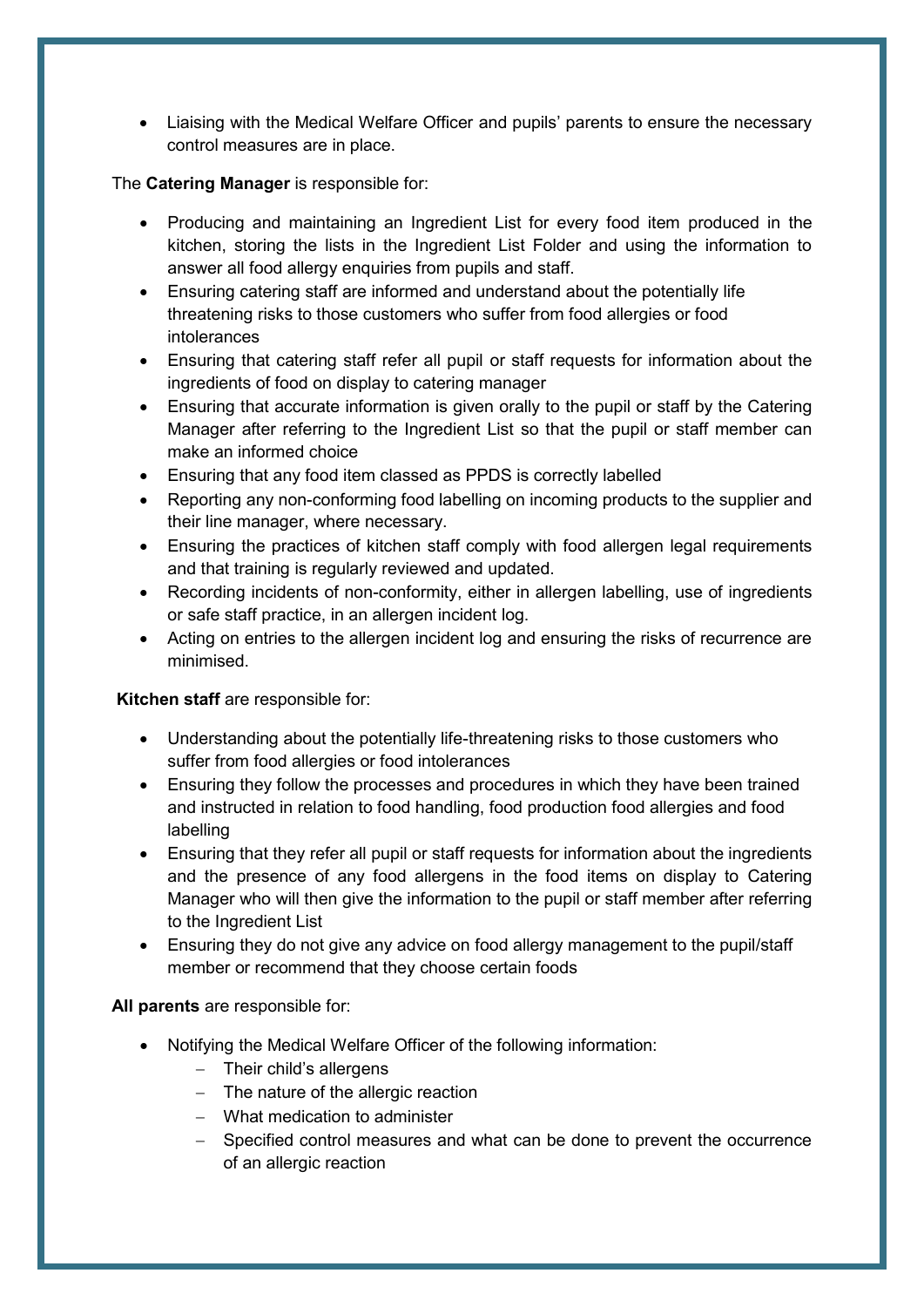- Keeping the school up-to-date with their child's medical information.
- Providing written consent for the use of a spare AAI.
- Providing the school with up-to-date emergency contact information.
- Providing the school with written medical documentation, including instructions for administering medication as directed by the child's doctor.
- Providing the school with any necessary medication, in line with the procedures outlined in the Supporting Pupils with Medical Conditions Policy.
- Communicating to the school any specific control measures which can be implemented in order to prevent the child from coming into contact with the allergen.
- Providing the school, in writing, any details regarding the child's allergies.
- Working alongside the school to develop an IHP to accommodate the child's needs, as well as undertaking the necessary risk assessments.
- Signing their child's IHP, where required.
- Acting in accordance with any allergy-related requests made by the school, such as not providing nut-containing items in their child's packed lunch.
- Ensuring their child is aware of allergy self-management, including being able to identify their allergy triggers and how to react.
- Providing a supply of 'safe' snacks for any individual attending school events.
- Raising any concerns, they may have about the management of their child's allergies with the form teacher, head of year, and/or Medical Welfare Officer.
- Ensuring that any food their child brings to school is safe for them to consume.
- Liaising with staff members, including those running breakfast and afterschool clubs, regarding the appropriateness of any food or drink provided.

**All pupils** who suffer from a food allergy or intolerance are responsible for:

- Ensuring that they do not exchange food with other pupils.
- Meeting with the Catering Manager to discuss their food allergies and how the process of serving them with food operates before they are served with food for the first time.
- Identifying themselves to the catering staff when they present themselves at the counter.
- Asking about food allergens each time they are served to ensure they are served with the correct food.
- Avoiding food which they know they are allergic to, as well as any food with unknown ingredients.
- Being proactive in the care and management of their allergies.
- Notifying a member of staff immediately in the event they believe they are having an allergic reaction, even if the cause is unknown.
- Notifying a member of staff when they believe they may have come into contact with something containing an allergen.
- Learning to recognise personal symptoms of an allergic reaction.
- Keeping necessary medications in an agreed location which members of staff are aware of.
- Developing greater independence in keeping themselves safe from allergens.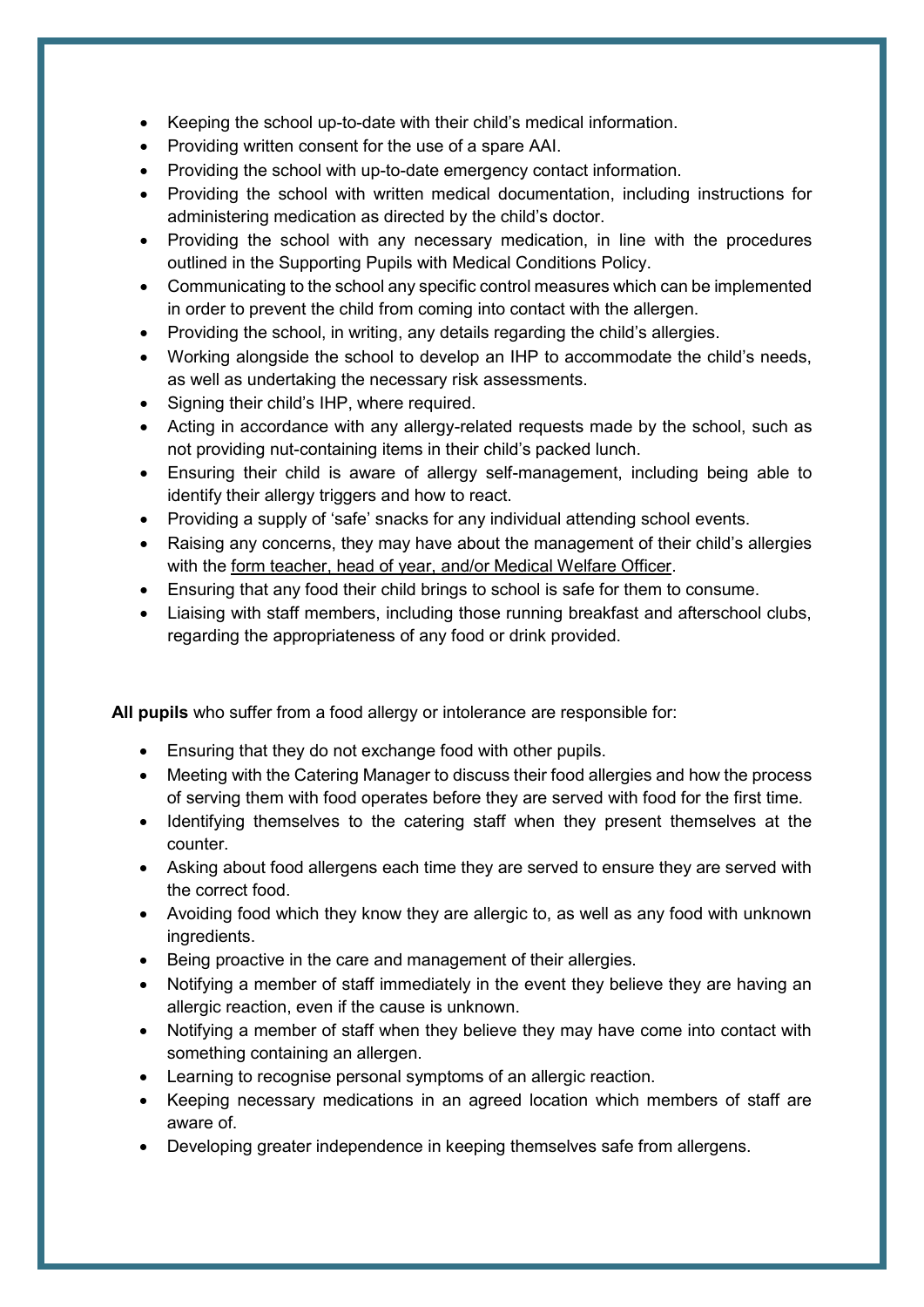Notifying a staff member if they are being bullied or harassed as a result of their allergies.

## <span id="page-8-0"></span>**4. Food allergies**

Parents will provide the school with a written list of any foods that their child may have an adverse reaction to, as well as the necessary action to be taken in the event of an allergic reaction, such as any medication required.

Information regarding all pupils' food allergies will be collated in the form of a food allergy folder which will be kept up to date and this will be passed on to the school's catering service for them to refer to when necessary to confirm the food allergy suffered by the pupil.

When making changes to menus or substituting food products, the school will ensure that pupils' special dietary needs continue to be met by:

- Checking any product changes with all food suppliers
- Asking caterers to read labels and product information before use
- Using the Harrison Ingredient List to list the ingredients in all food items produced in the kitchen.
- Ensuring allergen ingredients remain identifiable.

The Company Food Allergens Poster is displayed in the kitchen to remind staff about the 14 common food allergens

Notices will be displayed in the school dining facilities to remind allergy sufferers to ask about the ingredients each time they are served with food. The presence or absence of food allergens in the food on display will not be indicated on the menu. Food on display for direct service to the pupil will not be labelled to indicate if it does or does not contain any of the 14 common food allergens.

An Ingredient List will be produced and updated as necessary for every food item produced in the kitchen and will be used to answer food allergy enquiries from pupils.

Any ingredient used in the kitchen which carries a "May Contain" allergen warning from the producer will be recorded as it does contain the specific allergen on the Ingredient List and pupils who make allergy enquiries will be informed accordingly.

Any food which is classed as PPDS will be labelled with the name of the food and a full list of ingredients with allergens highlighted in bold print before it is served to staff, visitors and pupils

The school will endeavour to ensure that there are always gluten-free options available for pupils with allergies and intolerances. Please note: The term "Gluten Free" can only be used if the product is purchased as "Gluten Free", is handled separately to other food in the kitchen and is not mixed or served with any item containing gluten. The process for using "Gluten Free" items is defined in the Company Food Hygiene Manual. In all instances except this, the term "does not contain" can be used.

Where a pupil who attends the school has a nut allergy, the school will follow the processes outlined in the Nut-Aware Policy, including: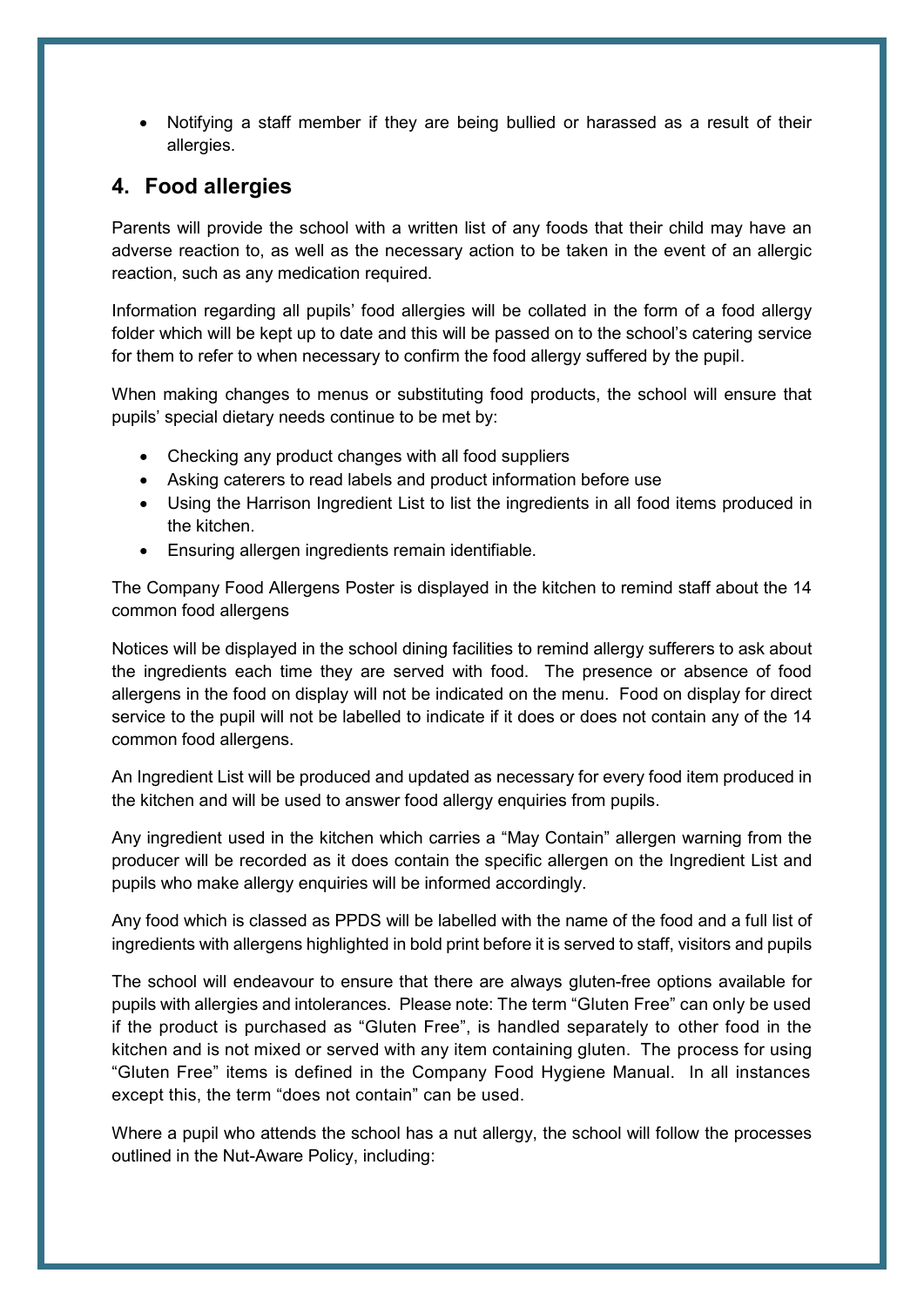- Requesting that the school catering service eliminates nuts, and food items with nuts as ingredients, from meals as far as possible (Harrison does not use nuts or peanuts in the kitchen)
- Maintaining an ingredient list (Harrison have an Ingredient List for each food item produced in the kitchen in a folder) and ensuring staff know where they can be located.
- If necessary, pupils and staff should make themselves known at the servery each time they are served and state what food allergy they have.

All food tables will be disinfected before and after being used.

Anti-bacterial wipes and cleaning fluid will be used.

Boards and knives used for fruit and vegetables will be a different colour to the rest of the kitchen knives in order to remind kitchen staff to keep them separate.

Any sponges or cloths that are used for cleaning will be colour-coded according to the areas that they are used to clean, e.g. a red sponge for an area which has been used for raw meat, to prevent cross-contamination.

There will be a set of kitchen utensils that are only for use with the food and drink of the pupils at risk.

There will also be a set of kitchen utensils with a designated colour. These utensils will be used only for food items that contain bread and wheat related products.

Food items containing bread and wheat will be stored separately.

The chosen catering service of the school is responsible for ensuring that the school's policies are adhered to at all times, including those in relation to the preparation of food, taking into account any allergens.

Learning activities which involve the use of food, such as food technology lessons, will be planned in accordance with pupils' IHPs, taking into account any known allergies of the pupils involved.

## <span id="page-9-0"></span>**5. Food allergen labelling**

The school will adhere to the requirements of The Food Information (Amendment) (England) Regulations 2019, with regard to labelling food which is pre-packed for direct sale (PPDS).

The school will ensure that any food which is classed as PPDS will be labelled with the name of the food and a full list of ingredients with allergens highlighted in bold print. That all labelling is checked before being offered for consumption to staff, visitors and pupils.

The relevant staff, e.g. kitchen staff, will be trained prior to storing, handling, preparing, cooking and/or serving food to ensure they are aware of their legal obligations. Training will be reviewed on an annual basis, or as soon as there are any revisions to related guidance or legislation.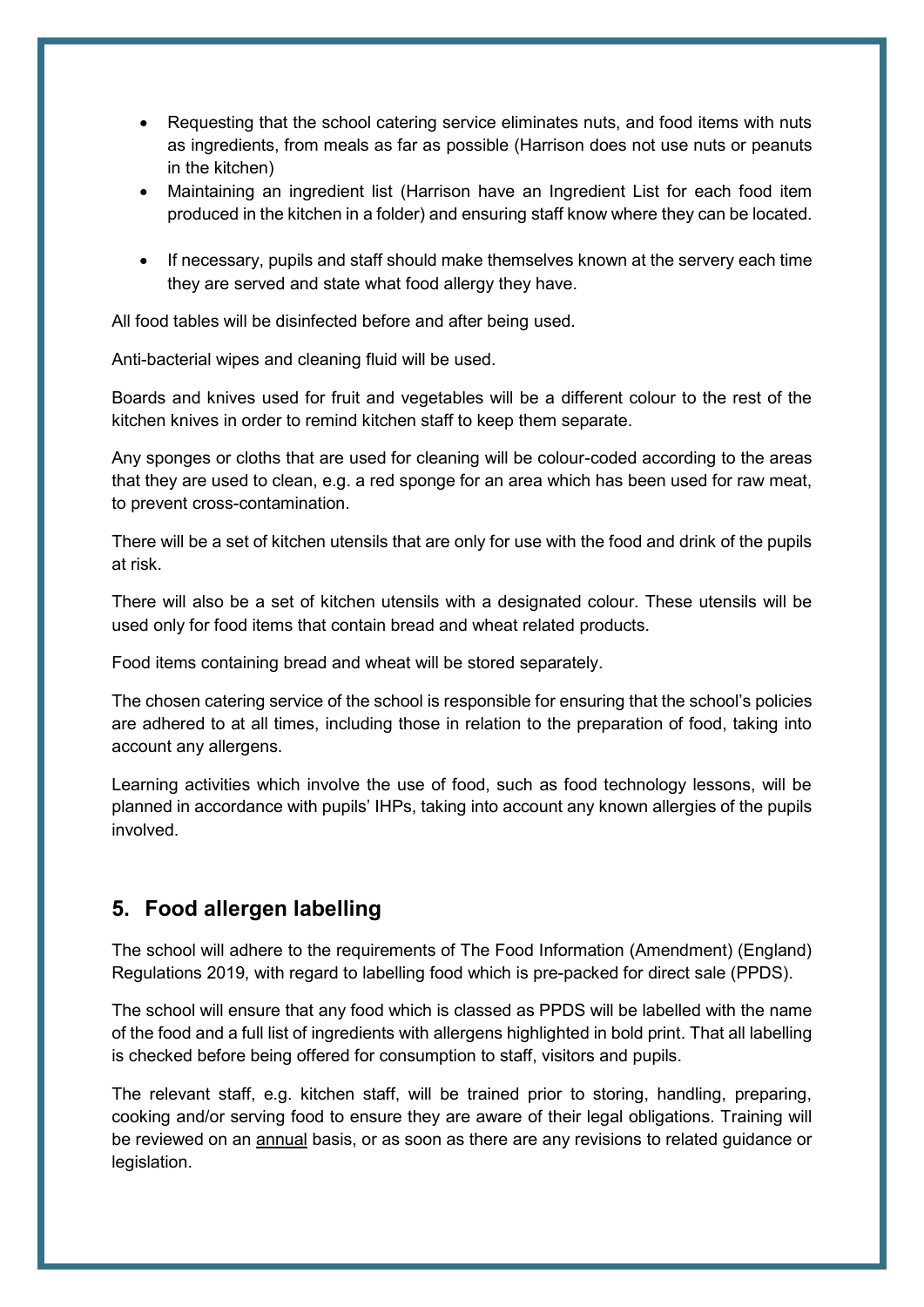#### **Food labelling**

Any food which is classed as PPDS will be labelled with the name of the food and a full list of ingredients with allergens highlighted in bold print before it is served to staff, visitors and pupils

The school will ensure that allergen traceability information is readily available. Allergens will be tracked using the following method:

- Allergen information will be obtained from the supplier and recorded, upon delivery, in the Ingredient List which is maintained in a folder for each food item produced in the kitchen and stored **in the kitchen** ready for use every day to answer enquiries about food allergens present in the food item being offered.
- Allergen tracking will continue throughout the school's handling of allergen-containing food goods, including during storage, preparation, handling, cooking and serving.
- The Ingredient Lists will be monitored for completeness on a **weekly** basis by the kitchen manager
- Incidents of incorrect practices and incorrect and/or incomplete packaging will be recorded in an incident log and managed by the kitchen manager

#### **Declared allergens**

The following 14 common food allergens will be declared and listed on all PPDS foods in a clearly legible format:

- Cereals containing gluten and wheat, e.g. spelt, rye and barley
- Crustaceans, e.g. crabs, prawns, lobsters
- Nuts, including almonds, hazelnuts, walnuts, cashews, pecan nuts, brazil nuts and pistachio nuts
- Celery
- $\bullet$  Eggs
- $\bullet$  Fish
- Peanuts
- Soybeans
- Milk
- **.** Mustard
- Sesame seeds
- Sulphur dioxide and sulphites at concentrations of more than 10mg/kg or 10mg/L in terms of total sulphur dioxide
- Lupin
- Molluscs, e.g. mussels, oysters, squid, snails

The above list will apply to foods prepared on site, e.g. sandwiches, salad pots and cakes, that have been pre-packed prior to them being offered for consumption.

The Catering Manager or Head Cook will ensure that any food classed as PPDS is labelled with the name of the food and a full list of ingredients with allergens highlighted in bold print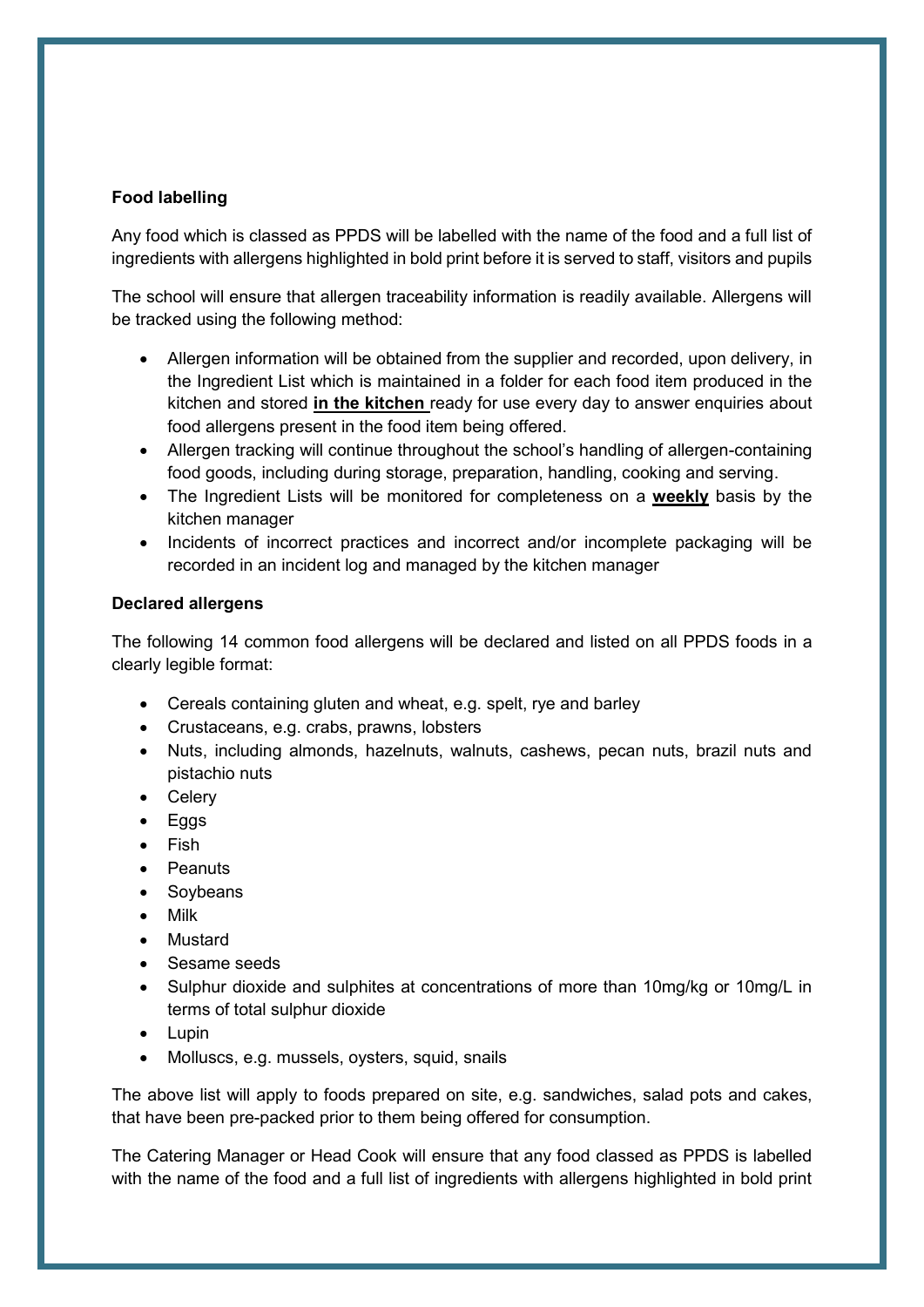before it is served to staff, visitors and pupils. Any PPDS food which is incorrectly labelled will be removed from service.

The Catering Manager will be responsible for monitoring food ingredients, packaging and labelling on a **weekly** basis and will contact the supplier immediately in the event of any anomalies.

#### **Changes to ingredients and food packaging**

The school will ensure that communication with suppliers is robust and any changes to ingredients and/or food packaging are clearly communicated to kitchen staff and other relevant members of staff.

Following any changes to ingredients and/or food packaging, all associated documentation will be reviewed and updated as soon as possible.

## <span id="page-11-0"></span>**6. Animal allergies**

Pupils or staff with known allergies to specific animals will have restricted access to those that may trigger a response.

In the event of an animal on the school site, staff members will be made aware of any pupils or staff to whom this may pose a risk and will be responsible for ensuring that the pupil or staff member does not come into contact with the specified allergen.

The school will ensure that any pupil or staff member who comes into contact with the animal washes their hands thoroughly to minimise the risk of the allergen spreading.

A supply of antihistamine tablets will be kept by the **Medical Welfare Officer** in case of an allergic reaction.

### <span id="page-11-1"></span>**7. Seasonal allergies**

The term 'seasonal allergies' refers to common outdoor allergies, including hay fever and insect bites.

Precautions regarding the prevention of seasonal allergies include ensuring that grass within the school premises is not mown whilst pupils are outside.

Pupils with severe seasonal allergies will be provided with an indoor supervised space to spend their break and lunchtimes in, avoiding contact with outside allergens.

Pupils will be encouraged to wash their hands after playing outside.

Staff members will be diligent in the management of wasp, bee and ant nests on school grounds, reporting any concerns to the Premises Manager.

The Premises Manager is responsible for ensuring the appropriate removal of wasp, bee and ant nests on and around the school premises.

Where a pupil or staff member with a known allergy is stung or bitten by an insect, medical attention will be given immediately.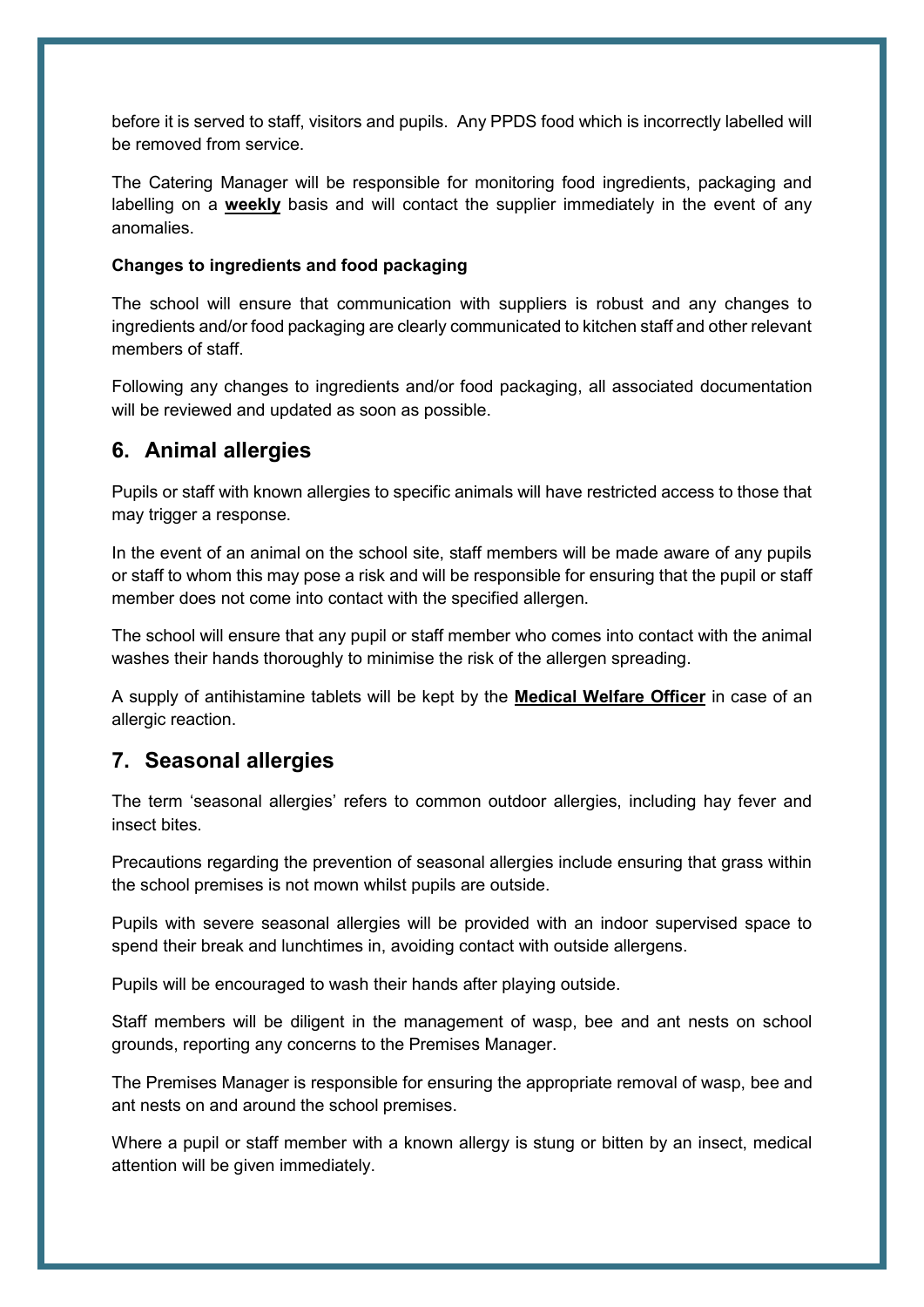## <span id="page-12-0"></span>**8. Adrenaline auto-injectors (AAIs)**

Pupils or staff who suffer from severe allergic reactions may be prescribed an AAI for use in the event of an emergency.

Under The Human Medicines (Amendment) Regulations 2017 the school is able to purchase AAI devices without a prescription, for emergency use on pupils who are at risk of anaphylaxis, but whose device is not available or is not working.

The school will purchase spare AAIs from a pharmaceutical supplier, such as the local pharmacy.

The school will submit a request, signed by the Head Teacher, to the pharmaceutical supplier when purchasing AAIs, which outlines:

- The name of the school.
- The purposes for which the product is required.
- The total quantity required.

The Head Teacher, in conjunction with the Medical Welfare Officer, will decide which brands of AAI to purchase.

Where possible, the school will hold one brand of AAI to avoid confusion with administration and training; however, subject to the brands pupils are prescribed, the school may decide to purchase multiple brands.

The school will purchase AAIs in accordance with age-based criteria, relevant to the age of pupils at risk of anaphylaxis, to ensure the correct dosage requirements are adhered to. These are as follows:

- **For pupils aged 6-12: 0.3 milligrams of adrenaline**
- **For pupil aged 12+: 0.3 or 0.5 milligrams of adrenaline**

Spare AAIs are stored as part of an emergency anaphylaxis kit, which includes the following:

- One or more AAIs
- $\bullet$  Instructions on how to use the device(s)
- $\bullet$  Instructions on the storage of the device(s)
- Manufacturer's information
- A checklist of injectors, identified by the batch number and expiry date, alongside records of regular checks
- A note of the arrangements for replacing the injectors
- A list of pupils to whom the AAI can be administered
- An administration record

Pupils who have prescribed AAI devices are able to keep their device in their possession.

Spare AAIs are not located more than five minutes away from where they may be required. The emergency anaphylaxis kit(s) can be found at the following locations: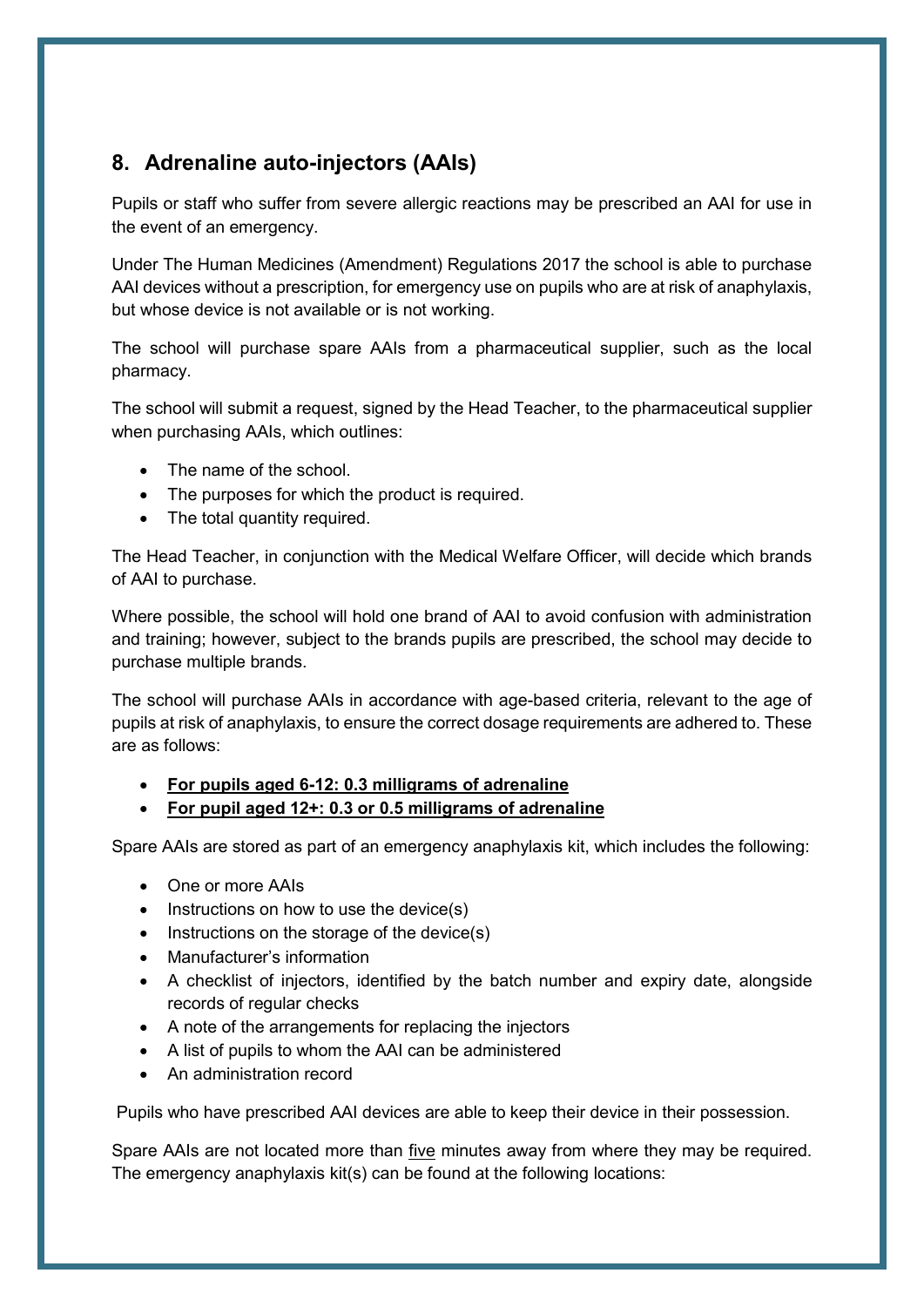#### • Reception – Behind Medical Welfare Officer's Desk

All staff have access to AAI devices, but these are out of reach and inaccessible to pupils – AAI devices are not locked away where access is restricted.

All spare AAI devices will be clearly labelled to avoid confusion with any device prescribed to a named pupil.

In line with manufacturer's guidelines, all AAI devices are stored at room temperature in line with manufacturer's guidelines, protected from direct sunlight and extreme temperature.

The following staff members are responsible for maintaining the emergency anaphylaxis kit(s):

#### **Medical Welfare Officer**

#### **Office Manager**

The above staff members conduct regular checks of the emergency anaphylaxis kit(s) to ensure that:

- Spare AAI devices are present and have not expired.
- Replacement AAIs are obtained when expiry dates are approaching.

The following staff member is responsible for overseeing the protocol for the use of spare AAIs, its monitoring and implementation, and for maintaining the Register of AAIs: Leigh Withers – Medical Welfare Officer

Any used or expired AAIs are disposed of after use in accordance with manufacturer's instructions.

Used AAIs may also be given to paramedics upon arrival, in the event of a severe allergic reaction, in accordance with [section 13](#page-16-0) of this policy.

A sharps bin is utilised where used or expired AAIs are disposed of on the school premises.

Where any AAIs are used, the following information will be recorded on the AAI Record:

- Where and when the reaction took place
- How much medication was given and by whom

## <span id="page-13-0"></span>**9. Access to spare AAIs**

A spare AAI can be administered as a substitute for a pupil's own prescribed AAI, if this cannot be administered correctly, without delay.

Spare AAIs are only accessible to pupils for whom medical authorisation and written parental consent has been provided – this includes pupils at risk of anaphylaxis who have been provided with a medical plan confirming their risk, but who have not been prescribed an AAI.

Consent will be obtained as part of the introduction or development of a pupil's IHP.

If consent has been given to administer a spare AAI to a pupil, this will be recorded on the medical excel spreadsheet held on the school T:DRIVE.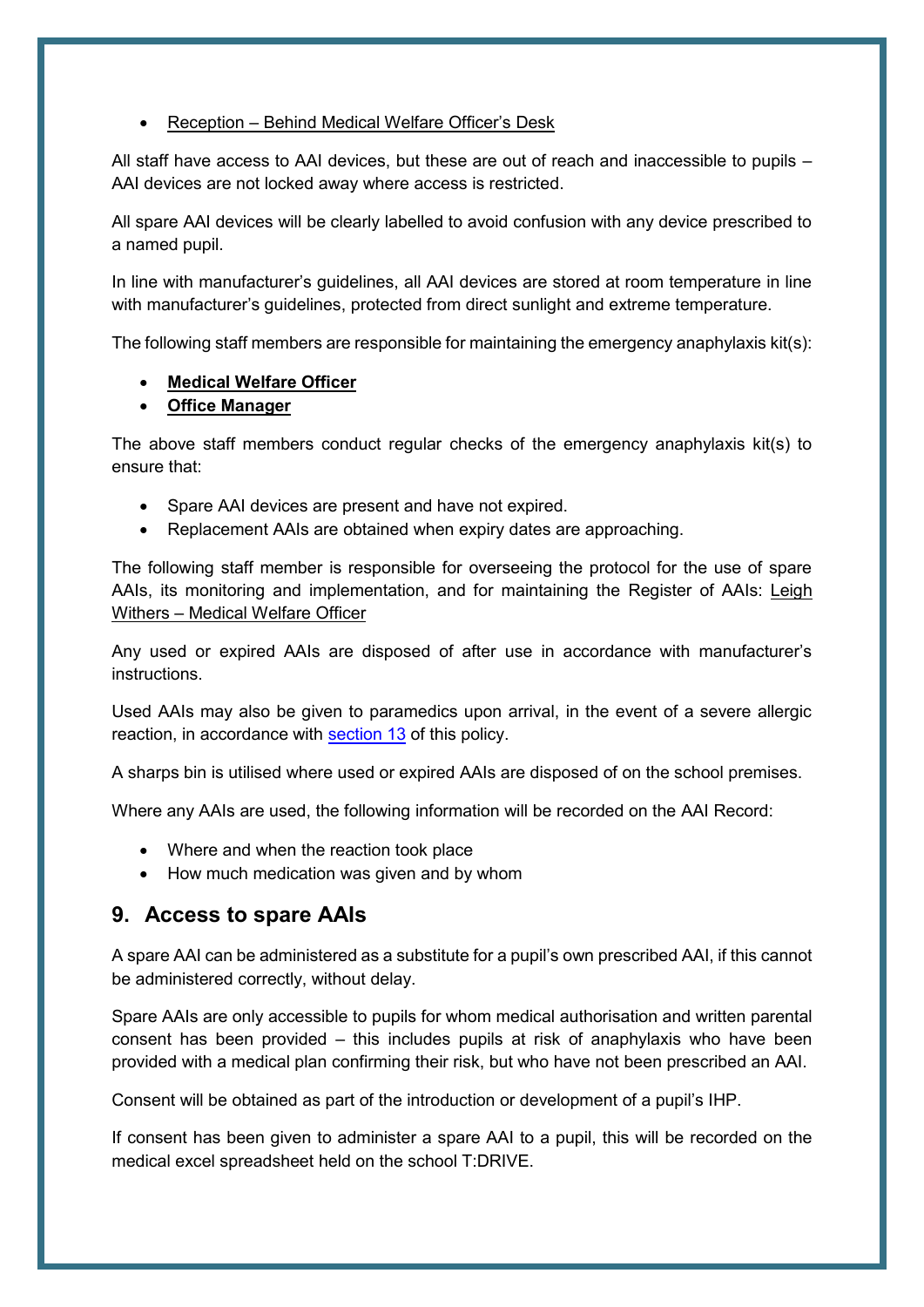The school uses a register of pupils (Register of AAIs) to whom spare AAIs can be administered – this includes the following:

- Name of pupil
- Class
- Known allergens
- Risk factors for anaphylaxis
- Whether medical authorisation has been received
- Whether written parental consent has been received
- Dosage requirements

Parents are required to provide consent on an ongoing basis to ensure the register remains up-to-date.

Parents can withdraw their consent at any time. To do so, they must **write to the** Head Teacher.

**The Medical Welfare Officer** checks the register is up-to-date on an **ongoing** basis.

**The Medical Welfare Officer** will also update the register relevant to any changes in consent or a pupil's requirements. (new consent form will be requested from parents/carers)

## <span id="page-14-0"></span>**10.Medical attention and required support**

Once a pupil's allergies have been identified, a discussion between the pupil's parents, the medical welfare officer, and any other relevant staff members, in which the pupil's allergies will be discussed and a plan of appropriate action/support will be developed.

All medical attention, including that in relation to administering medication, will be conducted in accordance with the Administering Medication Procedures and the Supporting Pupils with Medical Conditions Policy.

Parents will provide the medical welfare officer with any necessary medication, ensuring that this is clearly labelled with the pupil's name, class, expiration date and instructions for administering it.

Pupils will not be able to attend school or educational visits without any life-saving medication that they may have, such as AAIs. (DFS requires students to carry their emergency medication at all times. Additional emergency spare medication **must** be taken on educational trips and visits and/or off site fixtures)

All members of staff involved with a pupil with a known allergy are aware of the location of emergency medication and the necessary action to take in the event of an allergic reaction.

Any specified support which the pupil may require is outlined in their IHP.

All staff members providing support to a pupil with a known medical condition, including those in relation to allergens, will be familiar with the pupil's IHP.

**Medical Welfare Officer** is responsible for working alongside relevant staff members and parents in order to develop IHPs for pupils with allergies, ensuring that any necessary support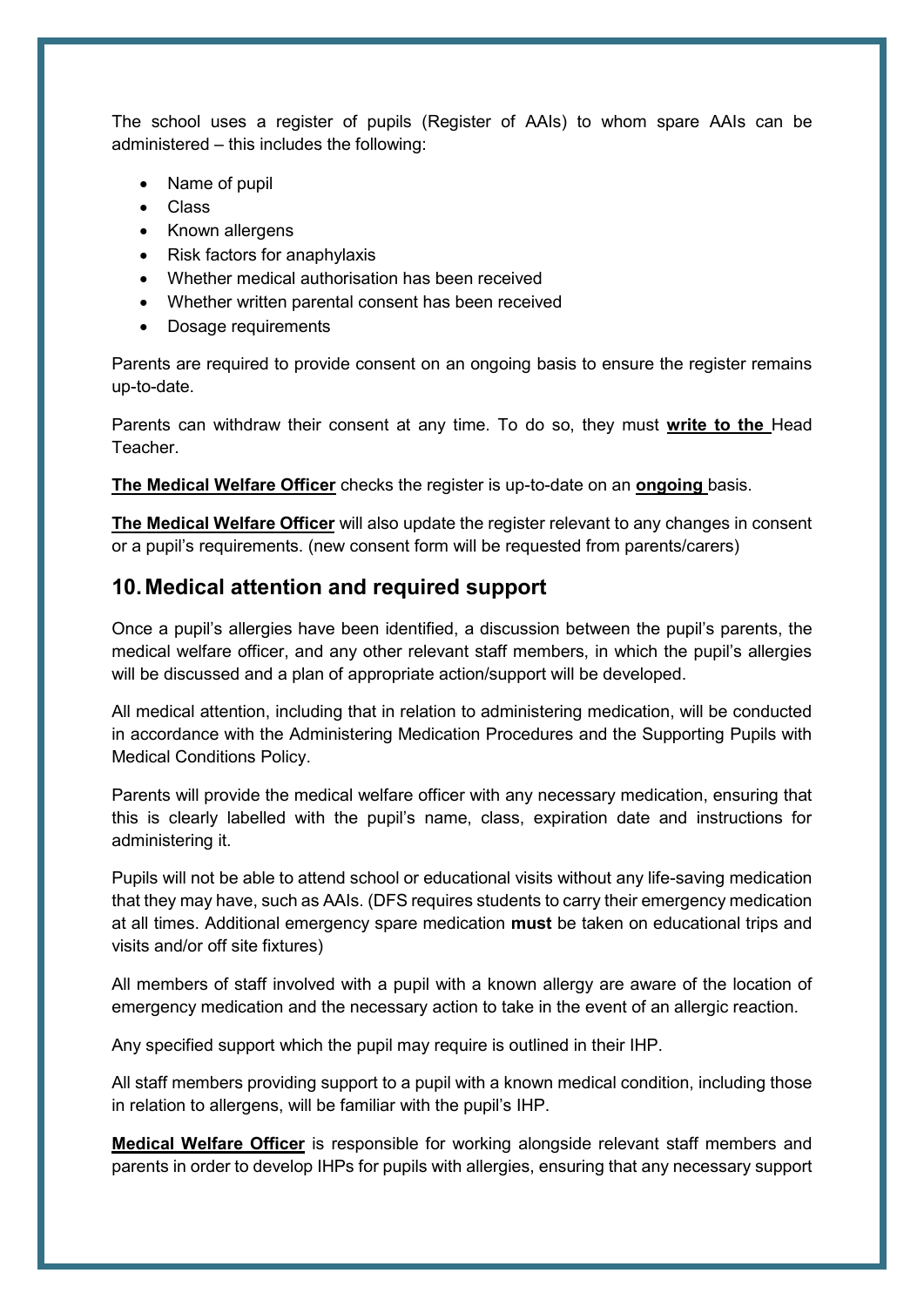is provided and the required documentation is completed, including risk assessments being undertaken.

**Medical Welfare Officer** has joint responsibility with learning support and/or student services, for ensuring that IHPs are implemented, monitored and communicated to the relevant members of the school community.

## <span id="page-15-0"></span>**11. Staff training**

Designated staff members will be trained in how to administer an AAI, and the sequence of events to follow when doing so.

In accordance with the Supporting Pupils with Medical Conditions Policy, staff members will receive appropriate training and support relevant to their level of responsibility, in order to assist pupils with managing their allergies.

The school will arrange specialist training on an **annual** basis where a pupil in the school has been diagnosed as being at risk of anaphylaxis.

The relevant staff, e.g. kitchen staff, will be trained on how to identify and monitor the correct food labelling and how to manage the removal and disposal of PPDS foods that do not meet the requirements set out in Natasha's Law.

Designated staff members will be taught to:

- Recognise the range of signs and symptoms of severe allergic reactions.
- Respond appropriately to a request for help from another member of staff.
- Recognise when emergency action is necessary.
- Administer AAIs according to the manufacturer's instructions.
- Make appropriate records of allergic reactions.

All staff members will:

- Be trained to recognise the range of signs and symptoms of an allergic reaction.
- Understand how quickly anaphylaxis can progress to a life-threatening reaction, and that anaphylaxis can occur with prior mild-moderate symptoms.
- Understand that AAIs should be administered without delay as soon as anaphylaxis occurs.
- Understand how to check if a pupil is on the Register of AAIs.
- Understand how to access AAIs.
- Understand who the designated members of staff are, and how to access their help.
- Understand that it may be necessary for staff members other than designated staff members to administer AAIs, e.g. in the event of a delay in response from the designated staff members, or a life-threatening situation.
- Be aware of how to administer an AAI should it be necessary.
- Be aware of the provisions of this policy.

## <span id="page-15-1"></span>**12.In the event of a mild-moderate allergic reaction**

Mild-moderate symptoms of an allergic reaction include the following: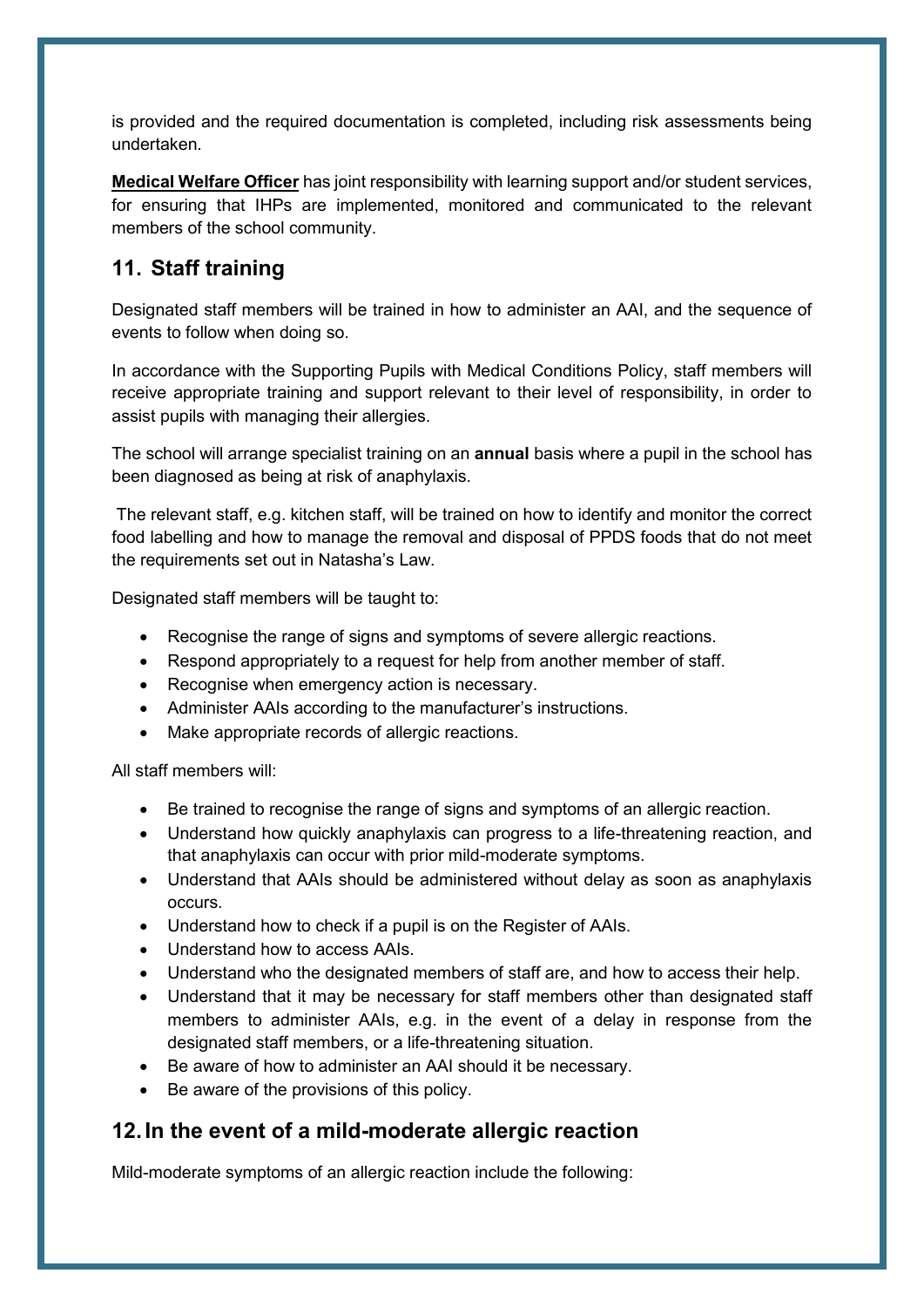- Swollen lips, face or eyes
- Itchy/tingling mouth
- Hives or itchy skin rash
- Abdominal pain or vomiting
- Sudden change in behaviour

If any of the above symptoms occur in a pupil or staff member, the nearest adult will stay with the pupil or staff member and call for help from a designated first aider, where appropriate.

The pupil's prescribed AAI will be administered by the student, with guidance from the designated first aider, if required. Spare AAIs will only be administered where appropriate consent has been received.

Where there is any delay in contacting a designated first aider, or where delay could cause a fatality, the nearest staff member will administer the AAI with support from emergency services.

If necessary, other staff members may assist the designated staff members with administering AAIs.

The pupil's parents will be contacted immediately if a pupil suffers a mild-moderate allergic reaction, and if an AAI has been administered.

In the event that a pupil without a prescribed AAI, or who has not been medically diagnosed as being at risk of anaphylaxis, suffers an allergic reaction, a designated staff member will contact the emergency services and seek advice as to whether an AAI should be administered. An AAI will not be administered in these situations without contacting the emergency services.

For mild-moderate allergy symptoms, the AAI will usually be sufficient for the reaction; however, the pupil or staff member will be monitored closely to ensure the reaction does not progress into anaphylaxis.

Should the reaction progress into anaphylaxis, the school will act in accordance with [section](#page-16-0)  [13](#page-16-0) of this policy.

The medical welfare officer will refer any pupil or staff member who has been administered an AAI to the hospital for further monitoring.

The Head Teacher will ensure that any designated staff member required to administer an AAI has appropriate cover in place, e.g. if they were teaching a class at the time of the reaction.

## <span id="page-16-0"></span>**13.In the event of anaphylaxis**

Anaphylaxis symptoms include the following:

- Persistent cough
- Hoarse voice
- Difficulty swallowing, or swollen tongue
- Difficult or noisy breathing
- Persistent dizziness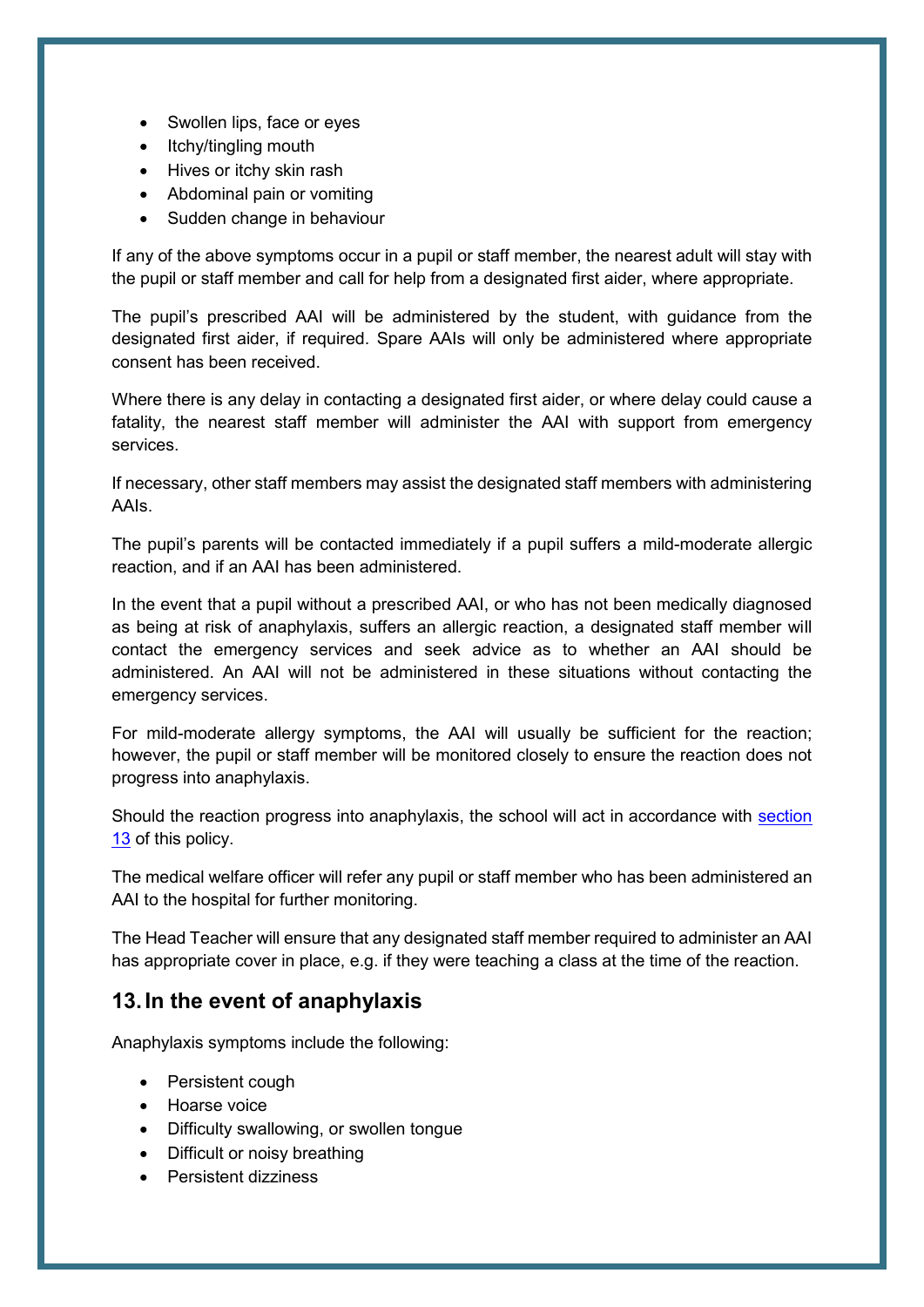- Becoming pale or floppy
- Suddenly becoming sleepy, unconscious or collapsing

In the event of anaphylaxis, the nearest adult will lay the pupil or staff member flat on the floor with their legs raised, and will call for help from a designated first aider.

The designated first aider will guide and/or support the student to administer an AAI. Spare AAIs will only be administered if appropriate consent has been received.

Where there is any delay in contacting designated staff members, the nearest staff member will administer the AAI with support from emergency services.

If necessary, other staff members may assist the designated staff members with administering AAIs.

The emergency services will be contacted immediately.

A member of staff will stay with the pupil or staff member until the emergency services arrive – the pupil or staff member will remain lay flat and still.

A member of SLG will be contacted immediately, as well as a suitably trained individual, such as a designated first aider.

If the pupil or staff member stops breathing, a suitably trained member of staff will administer CPR.

If there is no improvement after five minutes, a further dose of adrenaline will be administered using another AAI, if available.

In the event that a pupil or staff member without a prescribed AAI, or who has not been medically diagnosed as being at risk of anaphylaxis, suffers an allergic reaction, a designated staff member will contact the emergency services and seek advice as to whether an AAI should be administered. An AAI will not be administered in these situations without contacting the emergency services.

A designated staff member will contact the pupil's parents as soon as is possible.

Upon arrival of the emergency services, the following information will be provided:

- Any known allergens the pupil or staff member has
- The possible causes of the reaction, e.g. certain food
- The time the AAI was administered including the time of the second dose, if this was administered

Any used AAIs will be given to paramedics.

Staff members will ensure that the pupil or staff member is given plenty of space, moving other pupils to a different room where necessary.

Staff members will remain calm, ensuring that the pupil or staff feels comfortable and is appropriately supported.

A member of staff will accompany the pupil to hospital in the absence of their parents.